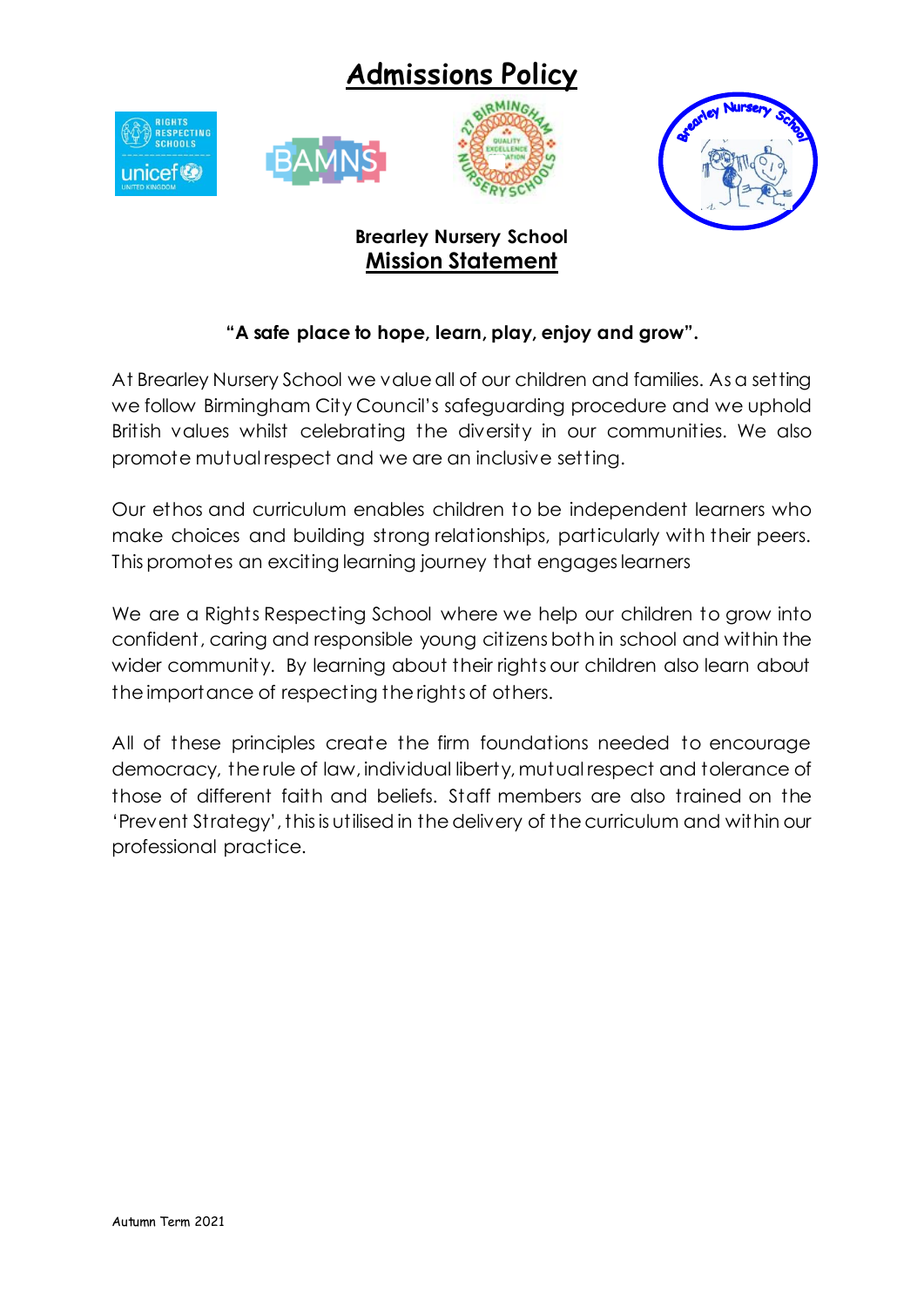## How can I apply for a 3-year-old nursery school place?

We provide places for 3 year olds who meet the criteria from Birmingham local authority. Children who meet the criteria will be given a place for 15 hours a week for 38 weeks over any year. This will be during the term after your child's third birthday.

Parents are encouraged to put their child's name on the nursery school waiting list as soon as possible after their second birthday. This can be done by visiting the school and completing an admission from. Children are admitted at the beginning of the academic year after their third birthday, though in some cases children may be admitted earlier if places become available during the year.

The offer of a place is determined by the criteria as advised by the Local Authority. If a place is available you will be notified in writing and invited to an open evening, when you will be able to look around the school and talk to staff. If you would like more details about getting a 3 year old place for your child please look at the Birmingham city council website by following this link **[http://www.birmingham.gov.uk/nef.](http://www.birmingham.gov.uk/nef)**

#### **Tax-Free Childcare and 30 Hours Free Childcare**

Are you looking for support with childcare costs?

Getting financial help with your childcare costs is easier than you might think. Childcare Choices brings together all the government childcare offers in one place for the first time, including two new schemes for working parents: Tax-Free Childcare and 30 hours free childcare.

Use the Childcare Calculator on Childcare Choices to see what offers are available to support you and your family.

To find out more about the new and existing offers, and how they can help you, go to the Childcare Choices website today.

For further information on both Tax-Free Childcare and 30 hours free childcare, please visit childcarechoices.gov.uk

#### **Early Years Education for 2 Year Olds**

We provide places for 2 year olds who meet the criteria below from Birmingham local authority. Children who meet the criteria will be given a place for 15 hours a week for 38 weeks over any year. This will be during the term after your child's second birthday.